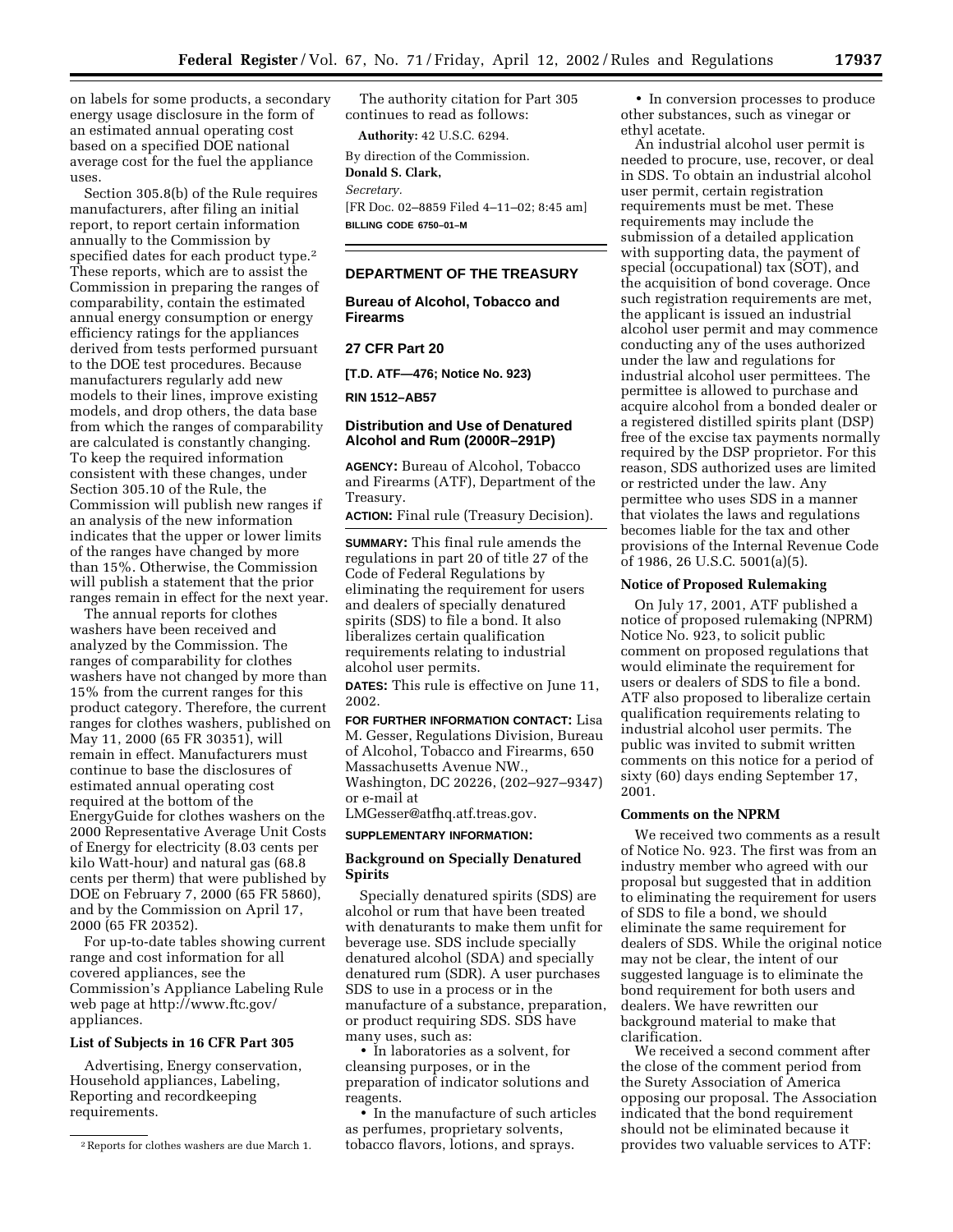(1) The bond is available to pay required taxes in the event the permit holder uses the SDS improperly; and

(2) The surety provides prequalification so that ATF can be assured that, in the surety's estimation, the applicant is capable of complying with the terms of the permit.

ATF agrees that bond requirements had reduced the risk of tax revenue losses. Our recent experience indicates that SDS users and dealers pose a minimal risk to the revenue. Further, the elimination of the bond requirement does not leave the ATF without a means to recover revenues. Any permit holder who uses SDS in a manner that violates the laws and regulations is still directly liable for the tax as provided in 26 U.S.C. 5001(a)(5).

In summary, ATF has concluded that the bond requirement in 27 CFR part 20 is now unnecessary to protect the revenue, and the proposal to eliminate the bond requirement for users and dealers of SDS has been adopted in this final rule.

## **Bonds and Consents of Surety**

Section 5272 of the Internal Revenue Code of 1986 provides that bond coverage may be required as a part of the industrial alcohol user permit qualification process. Prior to 1985, the regulations required applicants (other than States, political subdivisions, and the District of Columbia) who wished to obtain more than 120 gallons of SDS per year, to submit an Industrial Alcohol Bond, ATF Form 5150.25. In 1985, the SDS regulations were revised and the exemption from bond coverage was expanded. See, T.D. ATF–199, (50 FR 9152), published on March 6, 1985. Under those revisions, the percentage of users of SDS who were exempt from filing a surety bond increased from 43 percent, under the prior regulations, to 75 percent under the adopted regulations.

Subpart E of 27 CFR part 20 still reflects that expansion today. Specifically, applicants (other than States, political subdivisions, and the District of Columbia) who wish to obtain more than 5,000 gallons of SDS per year must, in addition to other requirements, submit an Industrial Alcohol Bond, ATF Form 5150.25.

Based on the post-1985 experience in administering part 20, ATF has determined that bond coverage should no longer be required of any applicant for an industrial alcohol use permit. Additionally, ATF believes that elimination of the bond requirement under subpart E will result in substantially reduced administrative and financial burdens on industrial

alcohol permittees. Therefore, ATF is eliminating the requirement for users and dealers of SDS to file a bond.

## **Qualification Requirements**

Section 5271 of the Internal Revenue Code of 1986 requires the submission of an application before a permit may be issued to procure, deal in, or use SDS. Current regulations require the submission of a detailed application with supporting data by all applicants. The appropriate ATF officer is authorized to waive some of the application and supporting data requirements for applicants who are a State, political subdivisions thereof, or the District of Columbia, or whose annual withdrawal and sale or usage of SDS will not exceed 5,000 proof gallons.

ATF has determined that this waiver should be available to all applicants when the appropriate ATF officer concludes that the revenue is adequately protected with respect to the person submitting the application and that there is no hindrance to the effective administration of part 20. Therefore, ATF is amending the regulations to allow the appropriate ATF officer to waive detailed applications with supporting data for all applicants.

## **Paperwork Reduction Act**

The provisions of the Paperwork Reduction Act of 1995, 44 U.S.C. Chapter 35, and its implementing regulations, 5 CFR part 1320, do not apply to this rule because there are no new reporting or recordkeeping requirements.

### **Regulatory Flexibility Act**

It is hereby certified that these regulations will not have a significant economic impact on a substantial number of small entities. The regulations will simplify the qualification process for an industrial alcohol user permit by eliminating the requirement to obtain a bond. A copy of the proposed rule was submitted to the Chief Counsel for Advocacy of the Small Business Administration in accordance with 26 U.S.C. 7805(f). No comments were received.

#### **Executive Order 12866**

This regulation is not a significant regulatory action as defined by Executive Order 12866. Accordingly, this rule is not subject to the analysis required by this Executive Order.

## **Drafting Information**

The principal author of this document is Lisa M. Gesser, Regulations Division,

Bureau of Alcohol, Tobacco and Firearms.

#### **List of Subjects in 27 CFR Part 20**

Administrative practice and procedure, Advertising, Alcohol and alcohol beverages, Authority delegations, Claims, Excise taxes, Reporting and recordkeeping requirements, Surety bonds.

#### **Authority and Issuance**

For the reasons set forth in the preamble, ATF is amending title 27 of the Code of Federal Regulations, chapter 1, as follows:

# **PART 20—DISTRIBUTION AND USE OF DENATURED ALCOHOL AND RUM**

**Paragraph 1.** The authority citation for 27 CFR part 20 continues to read as follows:

**Authority:** 26 U.S.C. 5001, 5206, 5214, 5271–5275, 5311, 5552, 5555, 5607, 6065, 7805.

## **§ 20.3 [Amended]**

**Par. 2.** Amend § 20.3 by removing the reference to ''31 CFR Part 225— Acceptance of Bonds, Notes, or Other Obligations Issued or Guaranteed by the United States as Security in Lien of Surety or Sureties on Penal Bonds.''

#### **§ 20.21 [Amended]**

**Par. 3.** Amend § 20.21(a) by removing the word ''bonds'' from the first sentence.

### **§ 20.22 [Amended]**

**Par. 4.** Amend § 20.22 as follows: a. Remove paragraph (a)(3); and b. Redesignate paragraph (a)(4) as paragraph (a)(3).

### **§ 20.26 [Removed]**

**Par. 5.** Remove § 20.26.

Par. 6. Amend § 20.43 by revising paragraphs (a)(2) and (b) to read as follows:

# **§ 20.43 Exceptions to application requirements.**

 $(a) * * * *$ 

(2) Applications, Form 5150.22, filed by applicants, where the appropriate ATF officer has determined that the waiver of such requirements does not pose any jeopardy to the revenue or a hindrance of the effective

administration of this part.

\* \* \* \* \* (b) The waiver provided for in this section will terminate for a permittee, other than States or political subdivisions thereof or the District of Columbia, when the appropriate ATF officer determines that the conditions